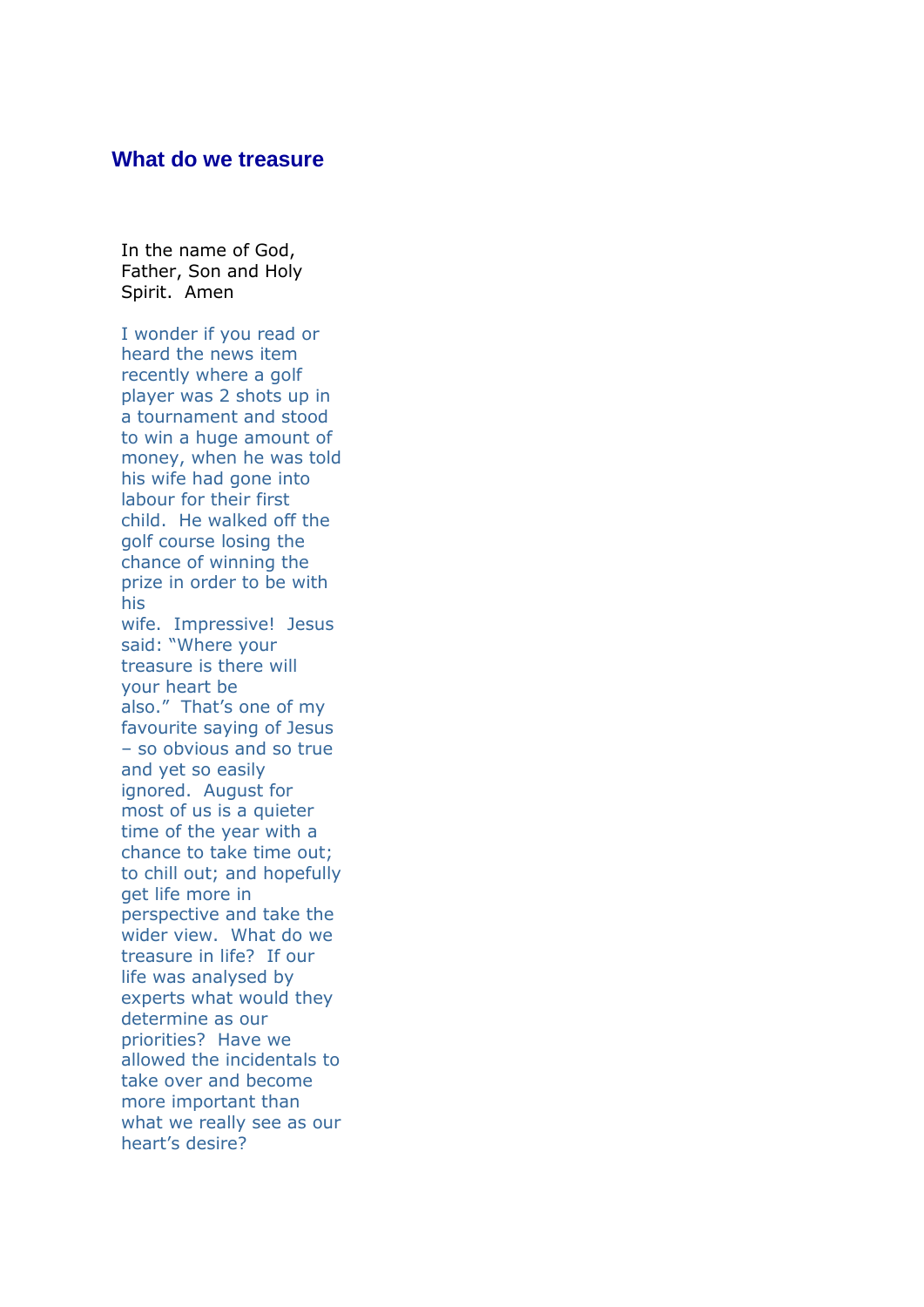Now I'm sure you are all computer experts but I claim no such competence. So once when my computer was feeling out of sorts I got increasingly frustrated. It became very sluggish and would then just freeze. So being at a loss myself I called in a man who does who came to my rescue. He gave the patient a thorough examination, putting various things right and putting me right on various things as he did. He diagnosed one of the main problems as being that the computer needed defragmenting – which sounded rather uncomfortable. Evidently the more it is used and acquires more and more information the more files build up which need sorting out so it takes longer and longer to find them. Rather like the cartoon in my study which proclaims this office uses the Biblical filing system – 'seek and ye shall find!' My helper declared I should defragment my computer once a week and he kindly set it up to remind me. Once the defragmenting programme is started you can have its progress diagrammatically presented on screen. What starts out as lots of lots of little multi-coloured squares all mixed up on the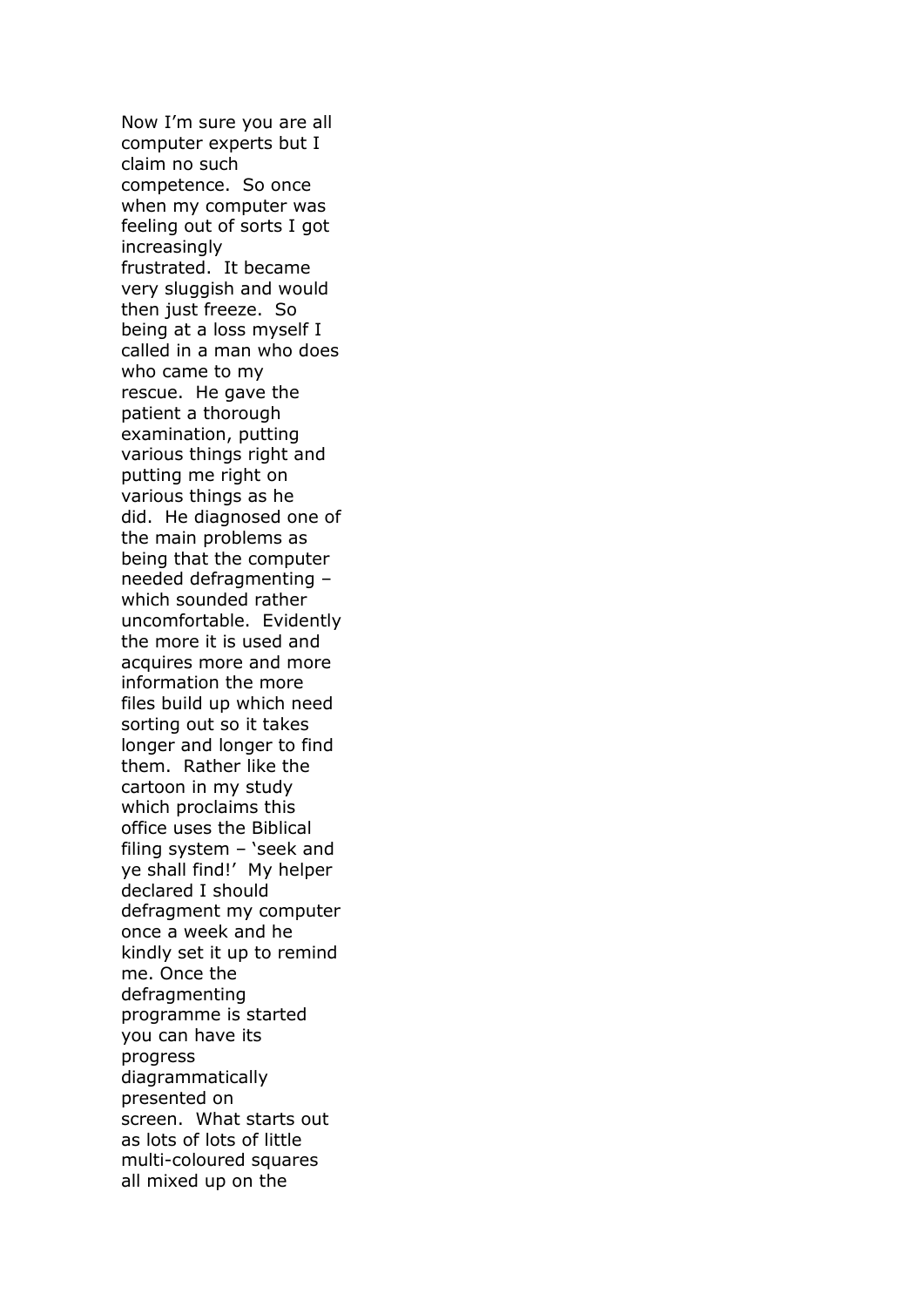screen becomes progressively lined up colour coded and in sequence as it tidies up the memory transferring the gaps to free space at the end. Once the process is complete the computer springs to life all bright eyed and bushy tailed focussing on the task in hand.

Well it seems to me, especially as I get older, that I could do with a defragmenter in my brain! It's so easy for life to become broken down into separate fragments which each compete for my attention and somehow the more I take in the more difficult it is to see the whole picture. And I believe that we live in a society which, wittingly or unwittingly, has increased the fragmentation of our lives. Technology can fragment community with each member of the family watching their own TV or plugged into their own i player; people talking into their mobile whilst ignoring the person next to them or broadcasting to the whole restaurant or railway carriage; people spending so long on their computers making the world of virtual reality more real than actual reality.

But Jesus said: "Where your treasure is there will your heart be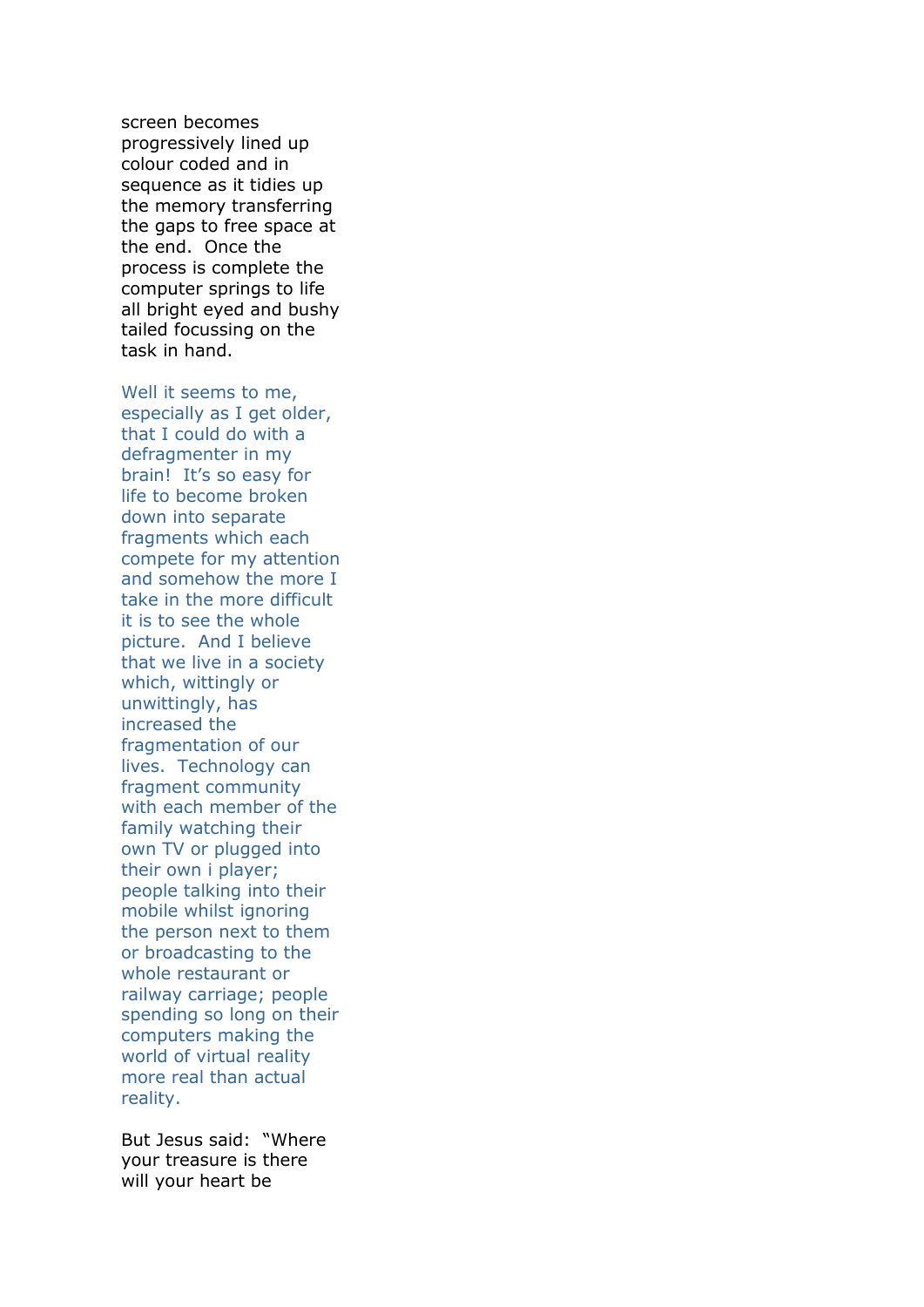also." He also said; "Do not be afraid, little flock, for your father has been pleased to give you the Kingdom." In our increasingly fragmented society it is God's kingdom which can defragment our lives to bring us back into the unity and harmony which is his eternal purpose and the true treasure to set our hearts on. The more we fragment the more we yearn for wholeness and thirst for the eternal dimension to life – for mystery – something more than disconnected pockets which are on offer in our secular society but which offer no continuity or community.

Jesus continually surprises us – or he should do. He does not impose anything on us but leaves us to find the truth for ourselves. When the lawyer asked: 'who is my neighbour?' he told the Parable of the Good Samaritan and then asked 'who do you think was neighbour to the man who fell among thieves? When the woman caught in adultery was brought before him and they asked him for his judgement he answered 'let the one without sin cast the first stone', and what did he do then? He bent down and scribbled in the sand giving them all time to think about